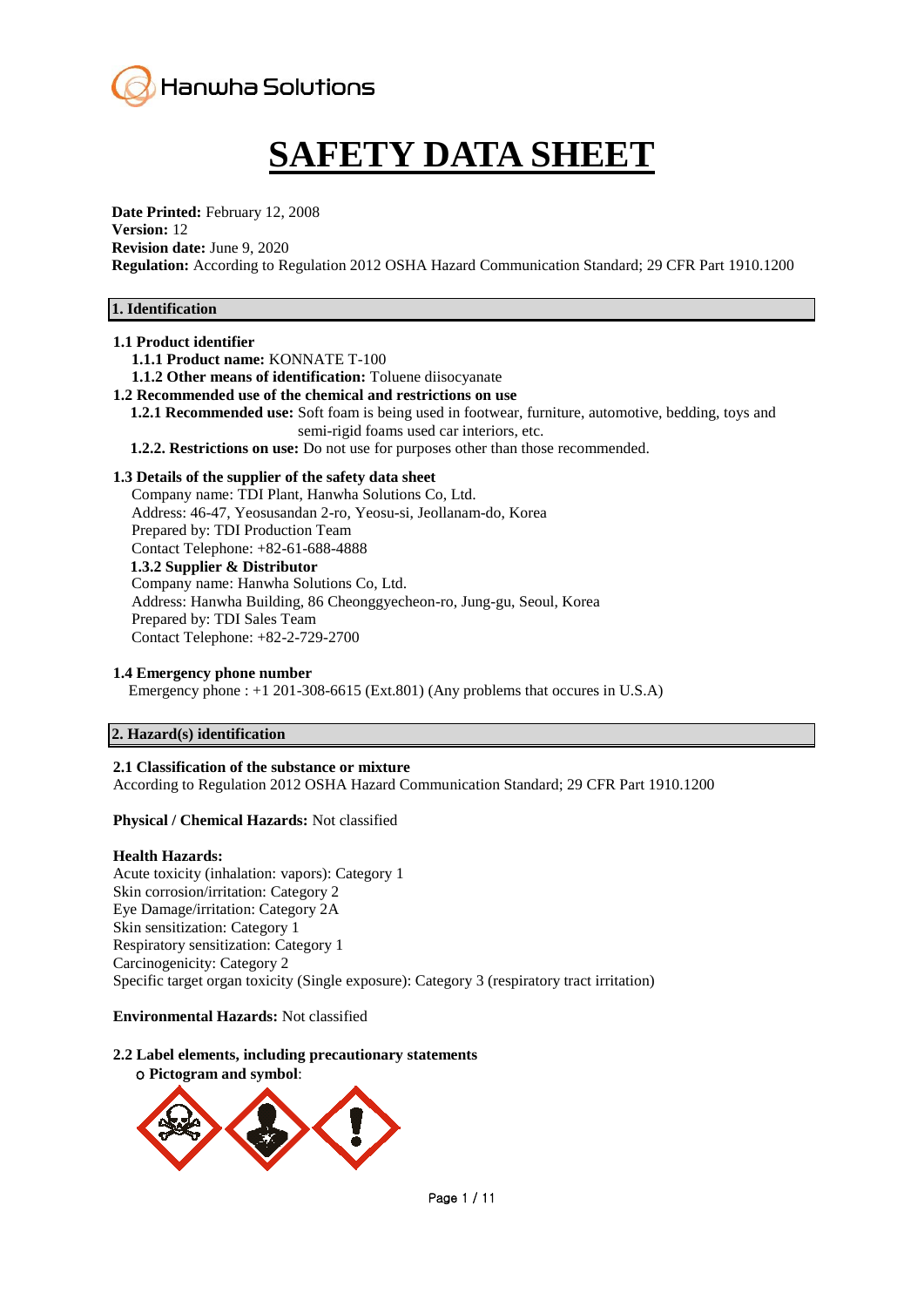

#### ο **Signal word**: Danger

#### ο **Hazard statements**:

H315 Causes skin irritation.

H317 May cause an allergic skin reaction.

H319 Causes serious eye irritation

H330 Fatal if inhaled.

H334 May cause allergy or asthma symptoms or breathing difficulties if inhaled.

H335 May cause respiratory irritation.

H351 Suspected of causing cancer.

# ο **Precautionary statements:**

#### **- Prevention:**

P201 Obtain special instructions before use.

P202 Do not handle until all safety precautions have been read and understood.

P260 Do not breathe dust/fume/gas/mist/vapors/spray.

P261 Avoid breathing dust/fume/gas/mist/vapors/spray.

P264 Wash your hands thoroughly after handling.

P271 Use only outdoors or in a well-ventilated area.

P272 Contaminated work clothing should not be allowed out of the workplace.

P280 Wear protective gloves/protective clothing/eye protection/face protection.

P281 Use personal protective equipment as required.

P284 Wear respiratory protection.

P285 In case of inadequate ventilation wear respiratory protection.

**- Treatment:**

P302+P352 If on skin: Wash with plenty of soap and water.

P304+P340 If inhaled: Remove victim to fresh air and keep at rest in a position comfortable for breathing.

P304+P341 If inhaled: If breathing is difficult, remove victim to fresh air and keep at rest in a position comfortable for breathing.

P305+P351+P338 IF IN EYES: Rinse cautiously with water for several minutes. Remove contact lenses, if present and easy to do. Continue rinsing.

P308+P313 If exposed or concerned: Get medical advice/ attention.

P310 Immediately call a poison center or doctor/physician.

P312 Call a poison center or doctor/physician you feel unwell.

P320 Specific treatment is urgent (see Section 8 on this label).

P321 Specific treatment (see Section 8 on this label).

P332+P313 If skin irritation occurs: Get medical advice/ attention.

P333+P313 If skin irritation or rash occurs: Get medical advice/attention.

P337+P313 If eye irritation persists: Get medical advice/attention.

P342+P311 If experiencing respiratory symptoms: Call a poison center or doctor/physician.

P362 Take off contaminated clothing and wash before reuse.

P363 Wash contaminated clothing before reuse.

- **Storage:**

P403+P233 Store in a well-ventilated place. Keep container tightly closed.

P405 Store locked up.

 **- Disposal:**

P510 Dispose the contents/container in accordance with local/regional/national/international regulations.

# **2.3 Other hazard information not included in hazard classification (National Fire Protection Association; NFPA)**



ο **Health:** 2

ο **Flammability:** 1

ο **Reactivity: -**

ο **Specific hazard: -**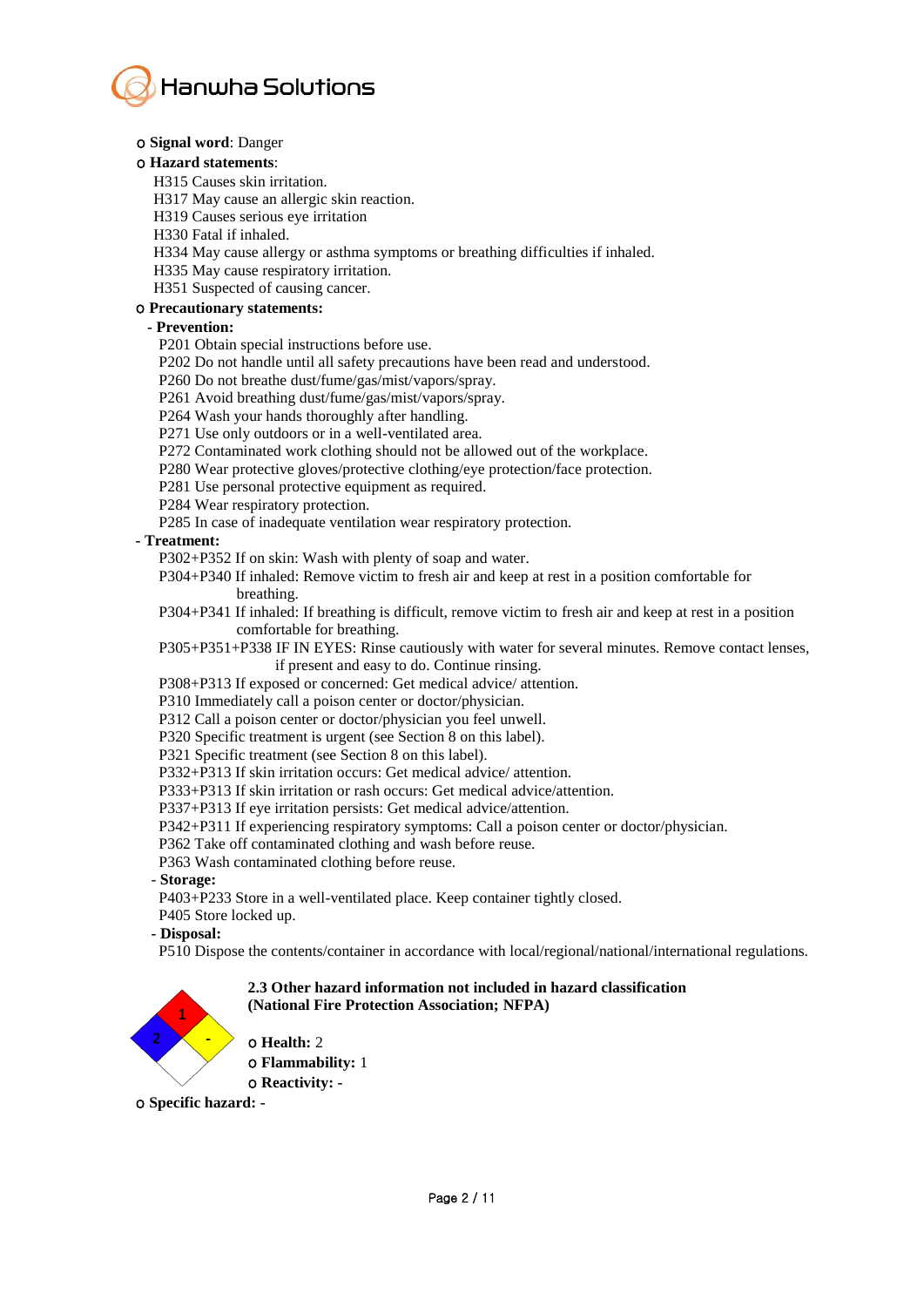

#### **3. Composition/information on ingredients**

| Component            | Common name and synonyms | CAS No.  | Conc. $/$ % |
|----------------------|--------------------------|----------|-------------|
| Toluene diisocyanate | 2,4-Diisocyanatotoluene  | 584-84-9 | 100         |

#### **4. First aid measures**

#### **4.1 Description of first aid measures**

#### **Eye contact**

- IF IN EYES: Rinse cautiously with water for several minutes. Remove contact lenses, if present and easy to do. Continue rinsing.

- If eye irritation persists: Get medical advice/attention.

#### **Skin contact**

- If skin irritation or rash occurs: Get medical advice/attention.
- Take off contaminated clothing and wash before reuse.
- For hot product, immediately immerse in or flush the affected area with large amounts of cold water to dissipate heat.
- Call emergency medical service.
- Remove and isolate contaminated clothing and shoes.
- In case of contact with substance, immediately flush skin or eyes with running water for at least 20 minutes.
- For minor skin contact, avoid spreading material on unaffected skin.

#### **Inhalation**

- If inhaled: If breathing is difficult, remove victim to fresh air and keep at rest in a position comfortable for breathing.
- Immediately call a poison center or doctor/physician.
- If exposed to excessive levels of dusts or fumes, remove to fresh air and get medical attention if cough or other symptoms develop.

#### **Ingestion**

- If exposed or concerned: Get medical advice/ attention.
- Do not use mouth-to-mouth method if victim ingested or inhaled the substance; give artificial respiration with the aid of a pocket mask equipped with a one-way valve or others proper respiratory medical device.

#### **4.2 Most important symptoms and effects, both acute and delayed acute effects**

- Inhalation: May cause acute toxic effects.
- Skin contact: Contact with this substance will cause skin irritation moderately.
- Eye contact: May cause severe irritation of eyes.

### **4.3 Indication of immediate medical attention and notes for physician**

- Exposures require specialized first aid with contact and medical follow-up.
- Ensure that medical personnel are aware of the material(s) involved and take precautions to protect themselves.

#### **5. Fire-fighting measures**

### **5.1 Extinguishing media**

- **- Suitable extinguishing media:** Alcohol foam, carbon dioxide, water spray, dry chemical, foam
	- extinguishing agent
- **- Unsuitable extinguishing media**: High volume water jet

### **5.2 Specific hazards arising from the chemical**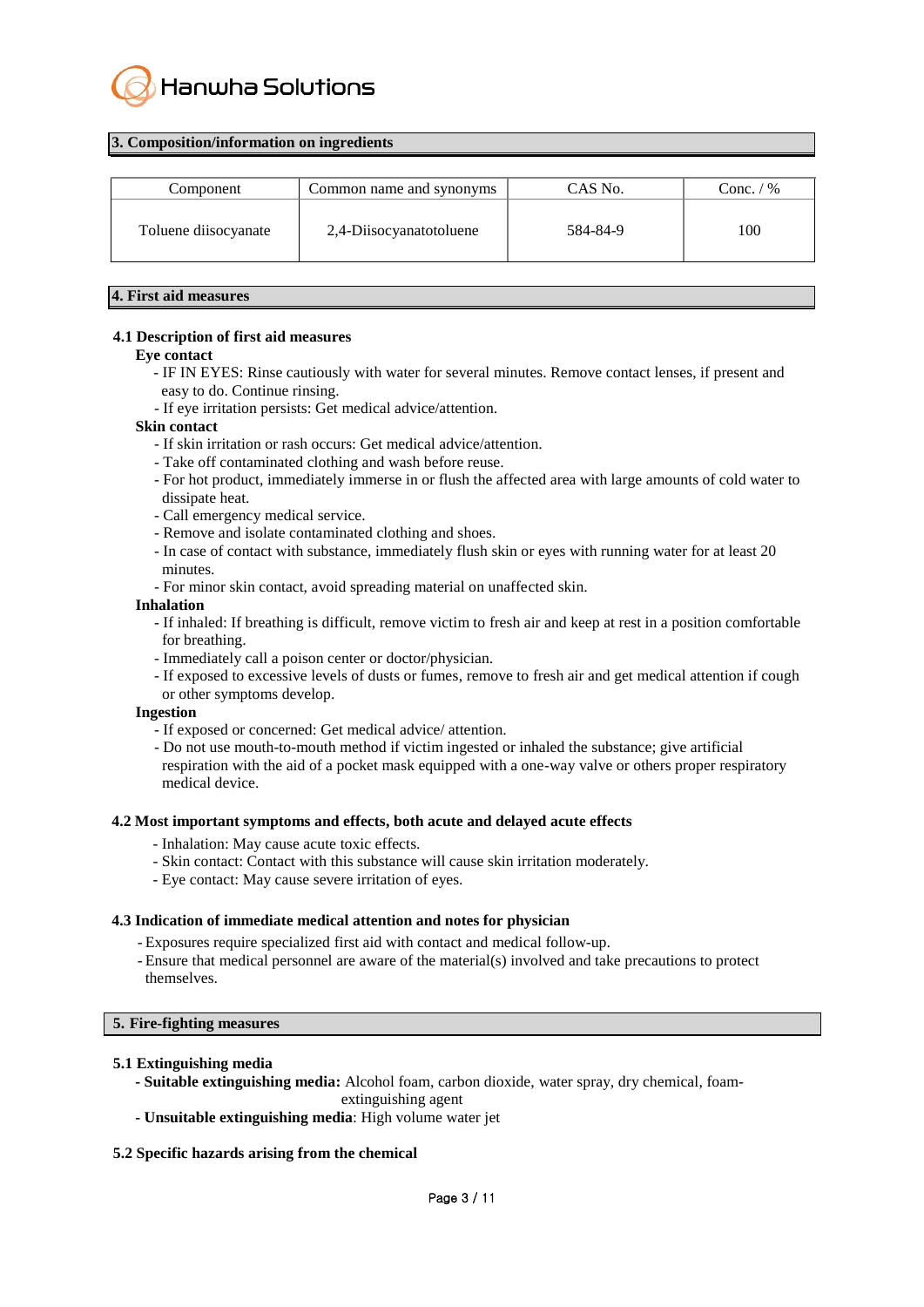

- Thermal decomposition products: Cyanide, carbon oxides, nitrogen (nitrogen oxide, TDI vapors, carbon dioxide, carbon monoxide, hydrogen chloride, hydrogen cyanide)
- Vapor-air mixtures are explosive above flash point.
- Material may produce irritating and highly toxic gases from decomposition by heat and combustion during burning
- Containers may explode when heated or if contaminated with water.
- When heated, vapors may form explosive mixtures with air: explosion hazards indoors, outdoors and in sewers
- Vapors may travel to source of ignition and flash back.
- Reaction with water may generate much heat that will increase the concentration of fumes in the air.

### **5.3 Special protective equipment and precautions for fire-fighters**

- Rescuers should put on appropriate protective gear.
- Evacuate area and fight fire from a safe distance.
- Most vapors are heavier than air. They will spread along ground and collect in low or confined areas
- Substance will react with water (some violently) into releasing flammable, toxic or corrosive gases and runoff.
- Move containers from fire area if you can do it without risk.
- Do not get water inside containers.
- Fire involving Tanks; Fight fire from maximum distance or use unmanned hose holders or monitor nozzles.
- Fire involving Tanks; Cool containers with flooding quantities of water until well after fire is out.
- Fire involving Tanks; Withdraw immediately in case of rising sound from venting safety devices or discoloration of tank.
- Fire involving Tanks; Always stay away from tanks engulfed in fire.

### **6. Accidental release measures**

#### **6.1 Personal precautions, protective equipment and emergency procedures**

- Avoid breathing dust/fume/gas/mist/vapors/spray.
- Clean up spills immediately, observing precautions in Protective Equipment section.
- Isolate hazard area.
- Keep unnecessary and unprotected personnel from entering.
- Eliminate all ignition sources.
- Use water spray to reduce vapors or divert vapor cloud drift. Avoid allowing water runoff to contact spilled material.
- All equipment used when handling the product must be grounded.
- Stop leak if you can do it without risk.
- Do not touch damaged containers or spilled material unless wearing appropriate protective clothing.
- A vapor suppressing foam may be used to reduce vapors.
- Do not get water inside containers.
- Please note that there are materials and conditions to avoid.

#### **6.2 Environmental precautions**

- Runoff from fire control may be corrosive and/or toxic and cause pollution.
- Prevent entry into waterways, sewers, basements or confined areas.

#### **6.3 Methods and materials for containment and cleaning up**

- Absorb spills with inert material (e.g., dry sand or earth), then place in a chemical waste container.
- Reduce dust and prevent scattering by moistening with water.
- Absorb the liquid and scrub the area with detergent and water.
- Cover with Dry earth, DRY sand or other non-combustible material and put on the plastic sheet to minimize spreading or contact with rain.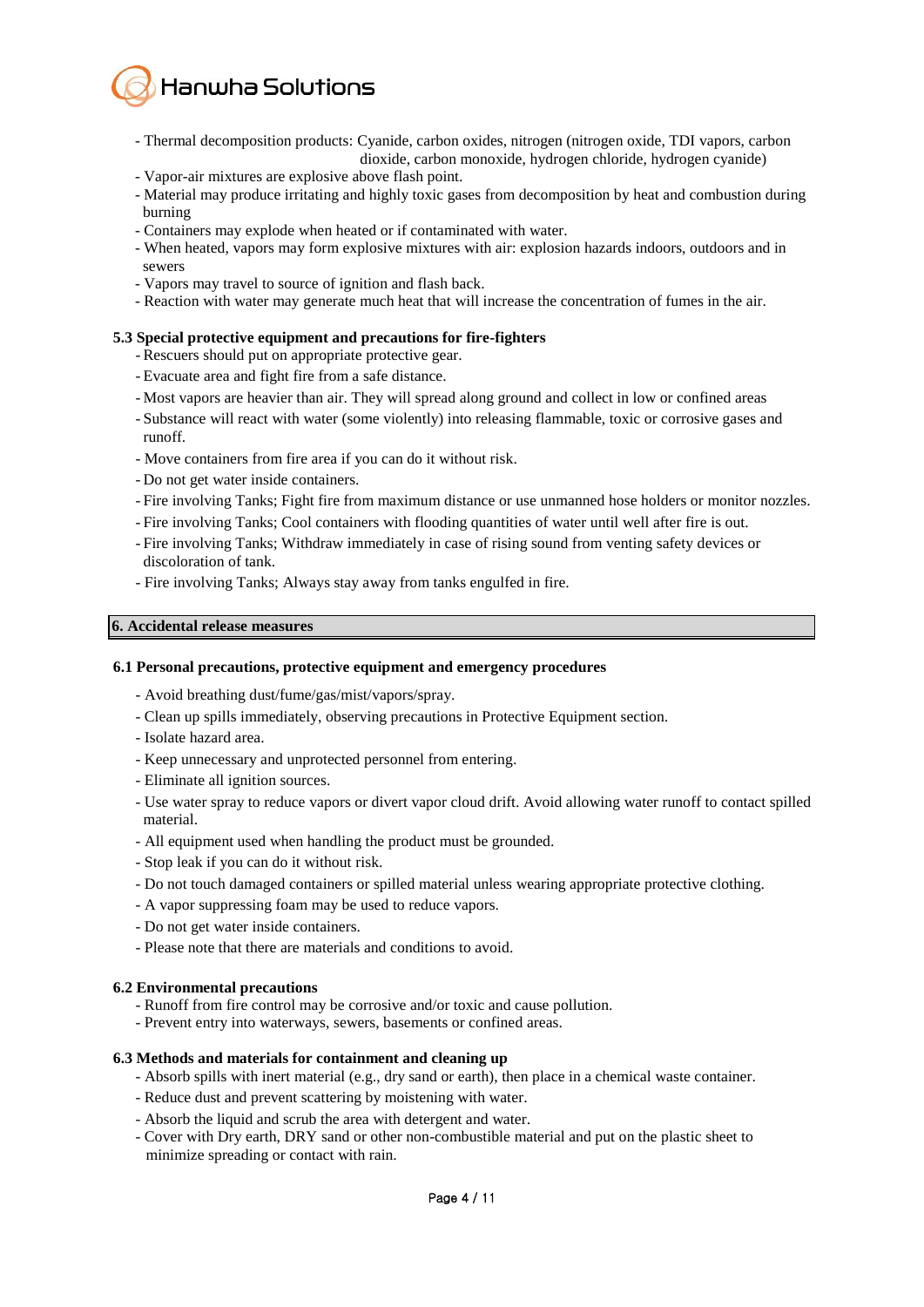

- Use clean non-sparking tools to collect material and place it into loosely covered plastic containers for later disposal.
- Dissolve in water and collect for proper disposal.
- TDI neutralizer

 Powder, aqueous ammonia, alcoholic solution and calcium hydroxide are suitable as neutralizing agent when the leak.

1) Powder

| 11 | r owuci                |                 |
|----|------------------------|-----------------|
|    | Sawdust                | 23.0 WT%        |
|    | Clay                   | 38.5 WT%        |
|    | Ethanol                | 19.2 WT%        |
|    | Triethanol amine       | 3.8 WT%         |
|    | Ammonia concentrations | 3.8 WT%         |
|    | Water                  | 11.7 WT%        |
| 2) | Aqueous ammonia        |                 |
|    | Ammonia concentrations | $3 - 8 W T$ %   |
|    | Liquid detergent       | $0.2 - 0.5$ WT% |
|    | Water                  | 90-95 WT%       |
| 3) | Alcoholic solution     |                 |
|    | Alcohol                | 50 WT%          |
|    | Ammonia concentrations | 5 WT%           |
|    | Water                  | 45 WT%          |
|    |                        |                 |

4) Calcium hydroxide

\*Caution) 1. Alcohol solution must be careful when you use it to fire flammable.

- 2. Neutralizer amount is equal or more to the amount of spilled TDI.
- 3. If the neutralizer is not urgently prepared, use the wet sand in a simple way.

#### **7. Handling and storage**

#### **7.1 Precautions for safe handling**

- Do not handle until all safety precautions have been read and understood.
- Avoid breathing dust/fume/gas/mist/vapors/spray.
- Wash your hands thoroughly after handling.
- Use only outdoors or in a well-ventilated area.
- Contaminated work clothing should not be allowed out of the workplace.
- Follow all MSDS/label precautions even after container is emptied because they may retain product residues.
- Use carefully in handling/storage.
- Loosen closure cautiously before opening.
- Avoid prolonged or repeated contact with skin.
- All equipment used when handling the product must be grounded.
- You need measurement of air concentration and ventilation in low, closed and confined areas due to lack of oxygen.
- Avoid contact with water.

#### **7.2 Conditions for safe storage, including any incompatibilities**

- Store in a cool, well-ventilated place. Keep container tightly closed.
- Empty drums should be completely drained, properly bunged, and promptly returned to a drum reconditioner, or properly disposed of.
- Store in a nitrogen filled container when stored again.
- Protect against moisture.
- Custody temperature 20 ~ 30℃ are proper and it is made to freeze from below 25℃ and DIMER creates is paid attention from high temperature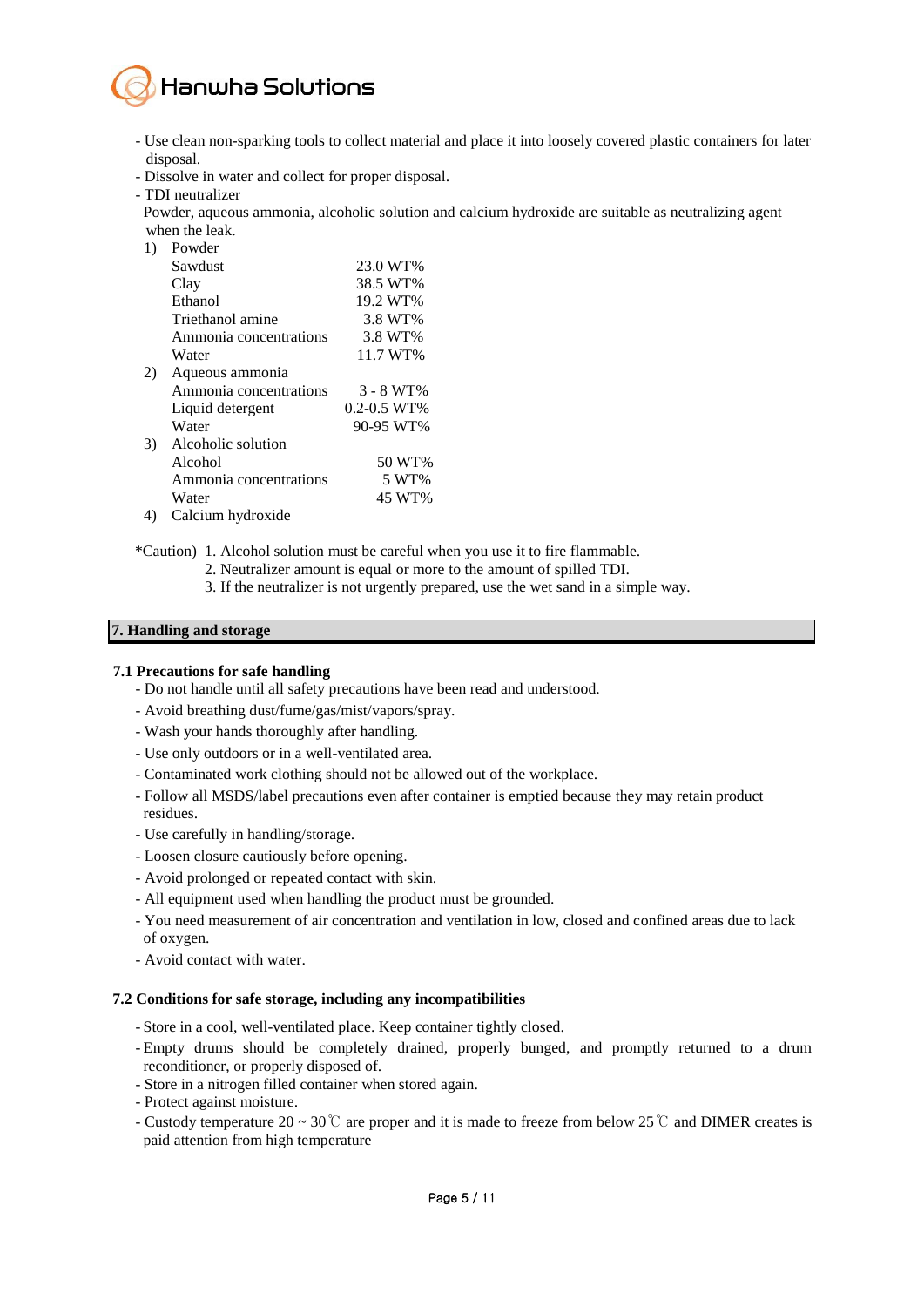

# **8. Exposure controls/personal protection**

#### **8.1 Occupational Exposure limits**

- ο **ACGIH**: TWA=0.005 ppm, STEL=0.02ppm
- ο **Biological exposure index**: 5 ㎍/g
- **o OSHA**: TWA=0.005 ppm(0.04mg/m<sup>3</sup>), STEL=0.02ppm(0.15 mg/m<sup>3</sup>), Ceiling=0.02ppm(0.14mg/m<sup>3</sup>)
- ο **NIOSH**: Not available

#### ο **EU regulation**:

- Austria: TWA[TMW]=0.005ppm(0.035mg/m<sup>3</sup>), STEL[KZW](4x15min)=0.02ppm(0.14mg/m<sup>3</sup>)
	- Belgium: TWA=0.005ppm(0.037mg/m<sup>3</sup>), STEL=0.02ppm(0.14mg/m<sup>3</sup>)
- Czech Republic: TWA=0.05mg/m<sup>3</sup>

#### ο **Other**:

- **-** Argentina: TWA[CMP]=0.005ppm, STEL[CMP-CPT]=0.02ppm
- Bahrain: TWA=0.005ppm(0.035mg/m<sup>3</sup>), STEL=0.02ppm(0.14mg/m<sup>3</sup>)
- Chile: TWA LPP=0.004ppm(0.03mg/m<sup>3</sup>), STEL LPT=0.02ppm(0.14mg/m<sup>3</sup>)

#### **8.2 Exposure controls**

#### **Appropriate engineering controls**

- Use process enclosures, local exhaust ventilation, or other engineering controls to control airborne levels below recommended exposure limits.
- If user operations generate dust, fume, or mist, use ventilation to keep exposure to airborne contaminants below the recommended exposure limit.
- Facilities for storing or utilizing this material should be equipped with an eyewash facility and a safety shower.

#### **Individual protection measures, such as personal protective equipment Respiratory protection**

- Wear NIOSH or approved full or half face piece (with goggles) respiratory protective equipment when necessary.

#### **Eye protection**

- Wear the protective glasses or breathable safety goggles to protect from vaporous state organic material causing eye irritation or other disorder.
- An eye wash unit and safety shower station should be available nearby work place.

# **Hand protection**

- Wear appropriate protective gloves by considering physical and chemical properties of chemicals.

#### **Body protection**

- Wear appropriate resistant protective clothing by considering physical and chemical properties of chemicals.

### **9. Physical and chemical properties**

**9.1 Information on basic physical and chemical properties**

| Appearance                                           |                             |
|------------------------------------------------------|-----------------------------|
| Description:                                         | Liquid                      |
| Color:                                               | colorless to yellowish      |
| Odor:                                                | characteristic, pungent     |
| Odor threshold:                                      | $0.049 - 2.14$ ppm          |
| pH:                                                  | Not applicable              |
| Melting point/freezing point:                        | $21 - 23.5$ °C              |
| Initial boiling point and boiling range:             | $251^{\circ}$ C             |
| <b>Flash point:</b>                                  | $127^{\circ}$ C             |
| <b>Evaporation rate:</b>                             | Not available               |
| <b>Flammability (solid, gas):</b>                    | Not available               |
| <b>Upper/lower flammability or explosive limits:</b> | UEL 9.5%/LEL 0.9%           |
| Vapor pressure:                                      | $0.03$ mmHg $(25^{\circ}C)$ |
| Vapor density:                                       | $6(Air=1)$                  |
|                                                      | Page 6 / 11                 |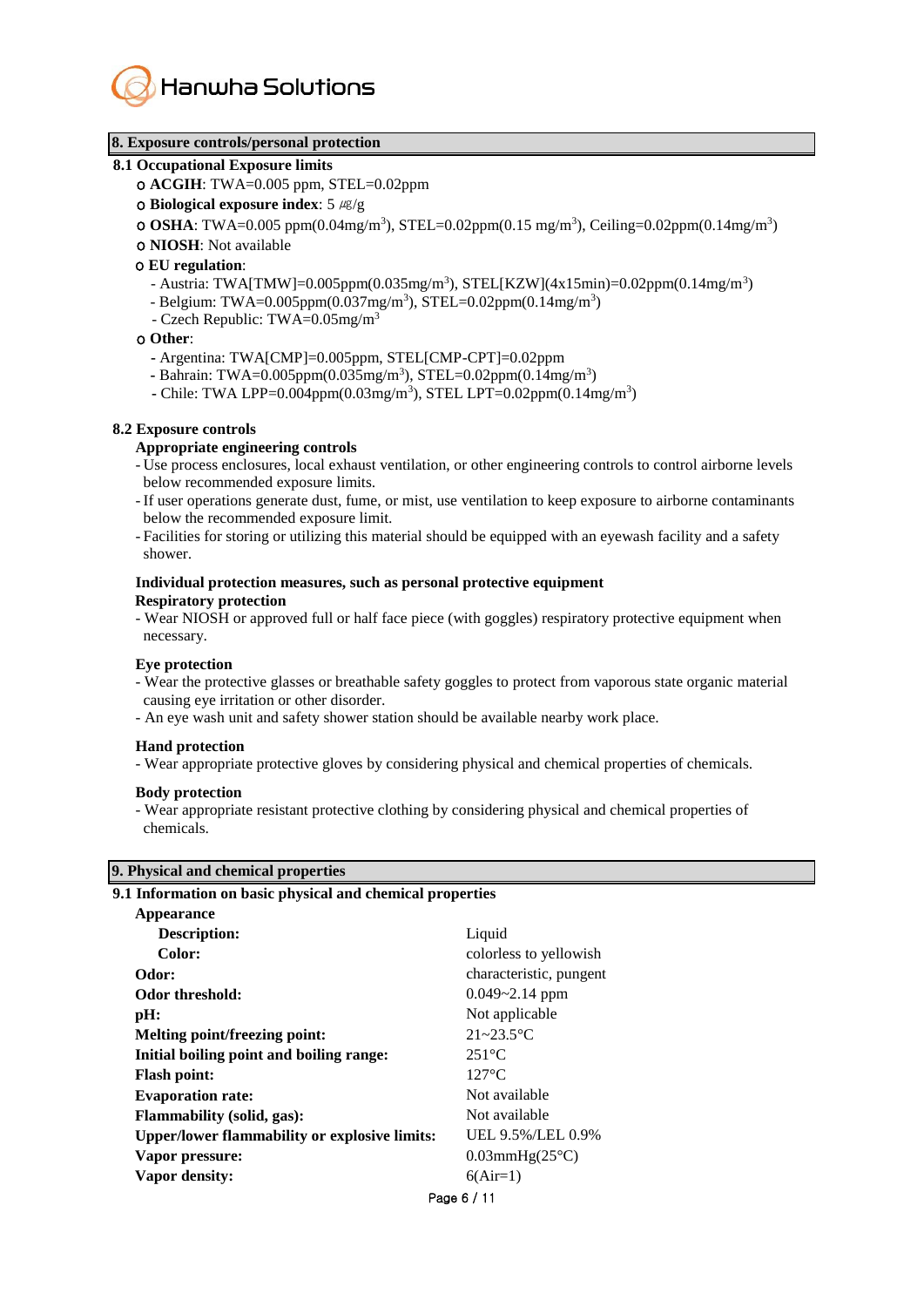

| <b>Relative density</b>                        | $1.22(25^{\circ}C)$ |
|------------------------------------------------|---------------------|
| <b>Solubility:</b>                             | Insoluble           |
| Solubility in organic solvents:                | Not available       |
| <b>Partition coefficient: n-octanol/water:</b> | $LogKow=0.21$       |
| <b>Auto ignition temperature:</b>              | $>600^{\circ}$ C    |
| <b>Decomposition temperature:</b>              | Not available       |
| <b>Viscosity:</b>                              | 3.1cP $(25 °C)$     |

"NOTE: The physical data presented above are typical values and should not be construed as a specification"

# **10. Stability and reactivity**

### **10.1 Reactivity/Chemical stability/Possibility of hazardous reactions**

- Stable(Non-hazardous polymerization occurs slowly above 40 ℃)
- Reacts exothermically with water yielding carbon dioxide and an organic base.
- May darken on exposure to sunlight
- Toxic gas that may accumulate in a closed space
- May decompose at high temperatures into forming toxic gases.
- Containers may explode when heated or if contaminated with water.
- When heated, vapors may form explosive mixtures with air: explosion hazards indoors, outdoors and in sewers
- Some of these materials may burn, but none ignite readily.
- Some may produce flammable hydrogen gas upon contact with metals.
- CORROSIVE and/or TOXIC; inhalation, ingestion or contact (skin, eyes) with vapors, dusts or substance may cause severe injury, burns or death.
- Contact with molten substance may cause severe burns to skin and eyes.

### **10.2 Conditions to avoid:**

- Keep away from heat/sparks/open flames/hot surfaces.
- Containers may be exploded and ruptured when heated.
- People should avoid inhalation and to avoid the contact with water.

# **10.3 Incompatible materials:**

- Acid, acyl chloride, alcohol, aluminum, amines, ammonia, aniline, strong bases, copper and copper alloys, activated hydrogen, metal, strong oxidizing agents, plastics, rubber, coating, polyurethane, surface active agents, zinc alloy

### **10.4 Hazardous decomposition products:**

- Thermal decomposition products: Cyanide, carbon oxides, nitrogen (nitrogen oxide, TDI vapors, carbon dioxide, carbon monoxide, hydrogen chloride, hydrogen cyanide)

| 11. Toxicological information        |                                                                                                 |  |
|--------------------------------------|-------------------------------------------------------------------------------------------------|--|
| Information on toxicological effects |                                                                                                 |  |
| (a) Acute toxicity                   |                                                                                                 |  |
| Oral                                 | Not classified                                                                                  |  |
|                                      | Rat(female) LD <sub>50</sub> =4,130 mg/kg bw (read-across, CAS No. 26471-62-5) (OECD TG<br>401) |  |
| Dermal                               | Not classified                                                                                  |  |
|                                      | Rabbit, LD <sub>50</sub> >9,400 mg/kg bw (read-across, CAS No. 26471-62-5) (OECD TG 402)        |  |
| Inhalation                           | Category 1                                                                                      |  |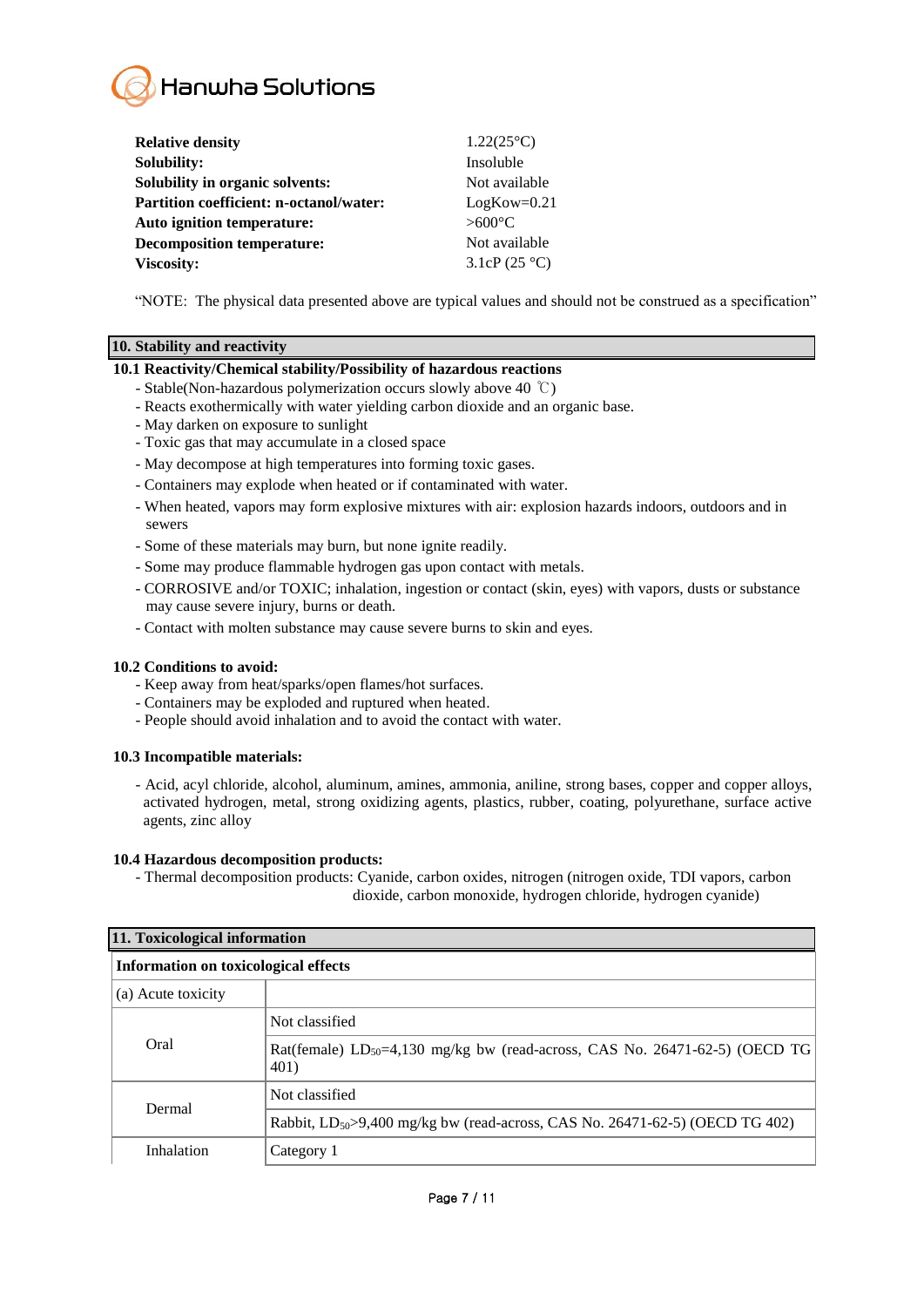

|                                      | Rat, LC <sub>50</sub> (4h) = 0.234 mg/L (read-across, CAS No. 26471-62-5) (OECD TG 403)                                                                                                                                                                                                                                                                                                                                                                                                                                                                                                                                                                                                                                                                                                                                                                                                                                                                                                                                                                                                                                                                                                                                                                  |
|--------------------------------------|----------------------------------------------------------------------------------------------------------------------------------------------------------------------------------------------------------------------------------------------------------------------------------------------------------------------------------------------------------------------------------------------------------------------------------------------------------------------------------------------------------------------------------------------------------------------------------------------------------------------------------------------------------------------------------------------------------------------------------------------------------------------------------------------------------------------------------------------------------------------------------------------------------------------------------------------------------------------------------------------------------------------------------------------------------------------------------------------------------------------------------------------------------------------------------------------------------------------------------------------------------|
| (b) Skin Corrosion<br>Irritation     | Category 2                                                                                                                                                                                                                                                                                                                                                                                                                                                                                                                                                                                                                                                                                                                                                                                                                                                                                                                                                                                                                                                                                                                                                                                                                                               |
|                                      | In a primary dermal irritation study with six albino female rabbits, slight to severe<br>erythema and very slight to moderate oedema were observed at 24 hours. Skin effects<br>were reversible within 3 weeks. The primary dermal irritation index (based on scores<br>obtained at 24 and 72 hours) was 3.6 on 0-8 scale.                                                                                                                                                                                                                                                                                                                                                                                                                                                                                                                                                                                                                                                                                                                                                                                                                                                                                                                               |
|                                      | Category 2A                                                                                                                                                                                                                                                                                                                                                                                                                                                                                                                                                                                                                                                                                                                                                                                                                                                                                                                                                                                                                                                                                                                                                                                                                                              |
| (c) Serious Eye<br>Damage/Irritation | In an eye irritation study with albino rabbits (Wazeter, 1964), TDI induced moderate<br>to severe corneal opacity continued to exhibit diffuse opaque areas 30 days after<br>instillation. Circumcorneal injection of the iris was observed in all groups treated, but<br>cleared in all group by the eighth day. And all three groups showed severe irritation of<br>the conjunctivae, which continue for 18 days. (cornea score=0.66/4, iris score=0.33/2,<br>conjunctivae score=3/3, chemosis scroe=4/4)(read-across, CAS No. 26471-62-5)                                                                                                                                                                                                                                                                                                                                                                                                                                                                                                                                                                                                                                                                                                             |
|                                      | Category 1                                                                                                                                                                                                                                                                                                                                                                                                                                                                                                                                                                                                                                                                                                                                                                                                                                                                                                                                                                                                                                                                                                                                                                                                                                               |
| (d) Respiratory<br>sensitization     | In respiratory sensitization study with guinea pigs(female), results show that detection<br>of antibodies and elicitation of pulmonary hypersensitivity response is dependent upon<br>physicochemical properties of <i>hapten-protein</i> conjugate. (read-across, CAS No.<br>26471-62-5)                                                                                                                                                                                                                                                                                                                                                                                                                                                                                                                                                                                                                                                                                                                                                                                                                                                                                                                                                                |
|                                      | Category 1                                                                                                                                                                                                                                                                                                                                                                                                                                                                                                                                                                                                                                                                                                                                                                                                                                                                                                                                                                                                                                                                                                                                                                                                                                               |
| (e) Skin Sensitization               | According to the respiratory sensitation assay with guinea pig, the test substance was<br>shown to be a potential respiratory sensitiser. (read-across, CAS No. 26471-62-5)                                                                                                                                                                                                                                                                                                                                                                                                                                                                                                                                                                                                                                                                                                                                                                                                                                                                                                                                                                                                                                                                              |
|                                      | Category 2                                                                                                                                                                                                                                                                                                                                                                                                                                                                                                                                                                                                                                                                                                                                                                                                                                                                                                                                                                                                                                                                                                                                                                                                                                               |
| (f) Carcinogenicity                  | - ACGIH: A4 (Not Classifiable as a Human Carcinogen)<br>- EU CLP 1272/2008: 2 (Suspected of causing cancer)                                                                                                                                                                                                                                                                                                                                                                                                                                                                                                                                                                                                                                                                                                                                                                                                                                                                                                                                                                                                                                                                                                                                              |
|                                      | Not classified                                                                                                                                                                                                                                                                                                                                                                                                                                                                                                                                                                                                                                                                                                                                                                                                                                                                                                                                                                                                                                                                                                                                                                                                                                           |
| (g) Mutagenicity                     | In vitro: Bacterial Reverse Mutation Assay: with/without metabolic activation:<br>Positive (OECD TG 471)<br>In vitro: Mammalian Chromosome Aberration Test: with/without metabolic activation:<br>Negative (OECD TG 473, GLP)<br>In vivo: Mammalian Erythrocyte Micronucleus Test: Negative (read-across, CAS No.<br>26471-62-5) (OECD TG 474, GLP)<br>In vivo: Unscheduled DNA synthesis: Negative (read-across, CAS No. 26471-62-5)<br>(GLP)                                                                                                                                                                                                                                                                                                                                                                                                                                                                                                                                                                                                                                                                                                                                                                                                           |
|                                      | Not classified                                                                                                                                                                                                                                                                                                                                                                                                                                                                                                                                                                                                                                                                                                                                                                                                                                                                                                                                                                                                                                                                                                                                                                                                                                           |
| (h) Reproductive<br>toxicity         | - Clinical signs of toxicity (nasal discharge in males and red-tinged fur in females)<br>were observed in the high-exposure F0 group. And histopathology revealed a<br>significant increase in the incidence of rhinitis in the nasal turbinate of F0 animals<br>(both sexes). Hyperplasia and dysplasia of the respiratory epithelium of F0 males and<br>hyperplasia was significantly increased in F0 females. In the high-exposure group<br>(males), there was a significant increase in the incidence of submucosal lymphoid<br>infiltrates in both the larynx and the trachea as well as a significant increase in the<br>of intracellular<br>eosinophilic<br>droplets.<br>$NOAEC(P)=0.08$<br>incidence<br>ppm,<br>$NOAEC(F1)=0.3$ ppm, $NOAEC(F2)=0.02$ ppm) (read-across, CAS No. 26471-62-5)<br>(OECD TG 416, GLP)<br>- According to Prenatal Developmental Toxicity Study with rat, significant body<br>weight reduction, significant body weight gain reduction and significantly reduced<br>food consumption. No effect level for maternal and developmental toxicity is 0.1 ppm.<br>(NOAEC(maternal toxicity, teratogenicity)=0.1 ppm, LOAEC(maternal toxicity,<br>fetotoxicity)=0.5 ppm)(read-across, CAS No. 26471-62-5)(OECD TG 414, GLP) |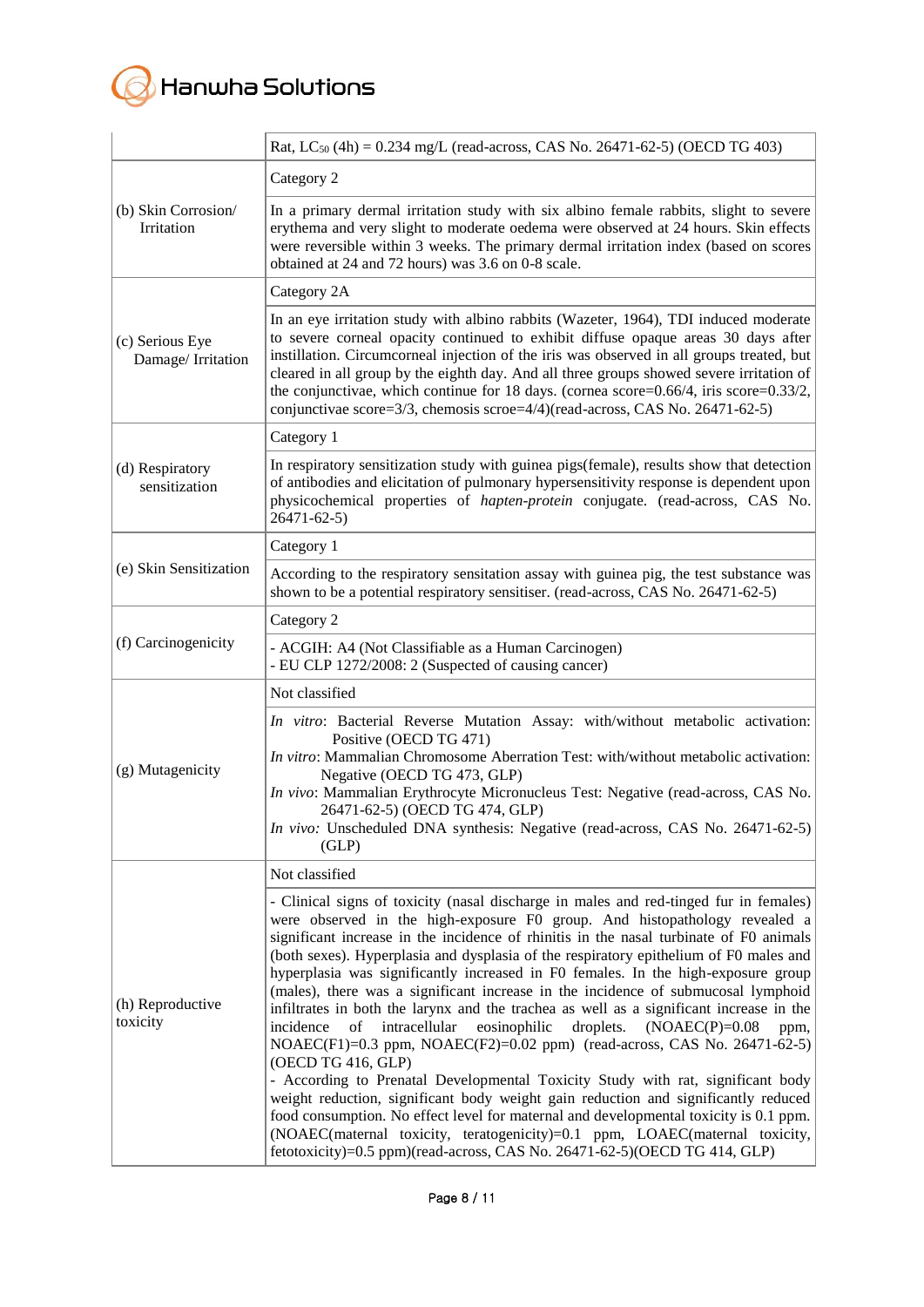

|                                                            | Category 3 (respiratory tract irritation)                                                                                                                                                                                                                                                                                                                                                                                                                                                                                                                                                                                                                                                                                                                                                                                                                                              |
|------------------------------------------------------------|----------------------------------------------------------------------------------------------------------------------------------------------------------------------------------------------------------------------------------------------------------------------------------------------------------------------------------------------------------------------------------------------------------------------------------------------------------------------------------------------------------------------------------------------------------------------------------------------------------------------------------------------------------------------------------------------------------------------------------------------------------------------------------------------------------------------------------------------------------------------------------------|
| (i) Specific target<br>organ toxicity<br>(single exposure) | - According to measurement of respiratory rate using mouse, Effect on respiratory rate<br>was concentration and time dependent. (RD50(decrease of respiratory rate)=0.199<br>ppm/4hr<br>- Lesions occurring in the resp tract of mice after exposure to 10 sensory irritants, at a<br>concn which elicited a resp rate decr of 50%, were compared with respect to type and<br>severity. The RD50 of 2,4-toluene diisocyanate was 0.4 ppm. All irritants produced<br>lesions in the nasal cavity with a distinct anterior-posterior severity gradient.                                                                                                                                                                                                                                                                                                                                  |
|                                                            | Not classified                                                                                                                                                                                                                                                                                                                                                                                                                                                                                                                                                                                                                                                                                                                                                                                                                                                                         |
| (i) Specific target<br>organ toxicity<br>(repeat exposure) | In a combined chronic toxicity and carcinogenicity study with mice, increased clinical<br>signs of swollen abdomens and opaque watery eyes were observed from week 65<br>onwards. And histopathology revealed marked inflammatory processes in trachea,<br>larynx, bronchi, lungs and predominantly in nasal turbinate (chronic and necrotic<br>of<br>female<br>animals.<br>$(NOAEC(male)=0.05)$<br>rhinitis)<br>male<br>and<br>ppm,<br>NOAEC(female)<0.05 ppm, LOAEC(male)=0.15 ppm, LOAEC(male)=0.05 ppm)<br>(read-across, CAS No. 26471-62-5) (OECD TG 453, GLP) This substance has already<br>been classified for specific health hazard categories (acute inhalation, skin/respiratory<br>sensitization, skin/eye/respiratory irritation, etc.) due to membrane irritation,<br>sensitization, etc., and therefore should not be classified for specific target organ<br>toxicity. |
| (k) Aspiration Hazard                                      | Not available                                                                                                                                                                                                                                                                                                                                                                                                                                                                                                                                                                                                                                                                                                                                                                                                                                                                          |

# **12. Ecological information**

| 12.1 Toxicity                         |                                                                                                                                                                                                                                                                                                                                                                             |
|---------------------------------------|-----------------------------------------------------------------------------------------------------------------------------------------------------------------------------------------------------------------------------------------------------------------------------------------------------------------------------------------------------------------------------|
| Acute toxicity                        | Not classified                                                                                                                                                                                                                                                                                                                                                              |
|                                       | Fish: Oncorhynchus mykiss, LC <sub>50</sub> (96h)=133 mg/L static (read-across, CAS No.<br>26471-62-5) (OECD TG 203)<br>Invertebrate: <i>Daphnia magna</i> , $EC_{50}(48h)=12.5$ mg/L static (read-across, CAS No.<br>26471-62-5) (OECD TG 202)<br>Algae: Skeletonema costatum, EC <sub>50</sub> (96h)=3,230 mg/L static (read-across, CAS No.<br>26471-62-5) (OECD TG 201) |
| Chronic toxicity                      | Not classified                                                                                                                                                                                                                                                                                                                                                              |
|                                       | Invertebrate: <i>Daphnia magna</i> , NOEC(21d)=1.1 mg/L static (read-across, CAS No.<br>26471-62-5) (OECD TG 211, GLP)                                                                                                                                                                                                                                                      |
| 12.2 Persistence and<br>degradability | Persistence: Low persistency (log Kow is more than 4 estimated.) (Log Kow=0.21)<br>Degradability: Half lifecycle 0.5∼1.6hr (27°C, pH=6.3, 7)                                                                                                                                                                                                                                |
| 12.3 Bio-accumulative<br>potential    | Bioaccumulation: Bioaccumulation is expected to be low according to the<br>$BCF < 500$ ( $BCF = 136.4L/kg$ wet-wt(estimated))<br>Biodegradation: As not well-biodegraded, it is expected to have high accumulation<br>potential in living organisms (0% biodegradation was observed<br>after 28 days) (read-across, CAS No. 26471-62-5) (OECD TG 302<br>$\mathcal{C}$       |
| 12.4 Mobility in soil                 | High potency of mobility to soil. (Koc = $1,760$ (estimated))                                                                                                                                                                                                                                                                                                               |
| 12.5 Hazardous to the<br>ozone layer  | Not classified                                                                                                                                                                                                                                                                                                                                                              |
| 12.6 Other adverse effects            | Not available                                                                                                                                                                                                                                                                                                                                                               |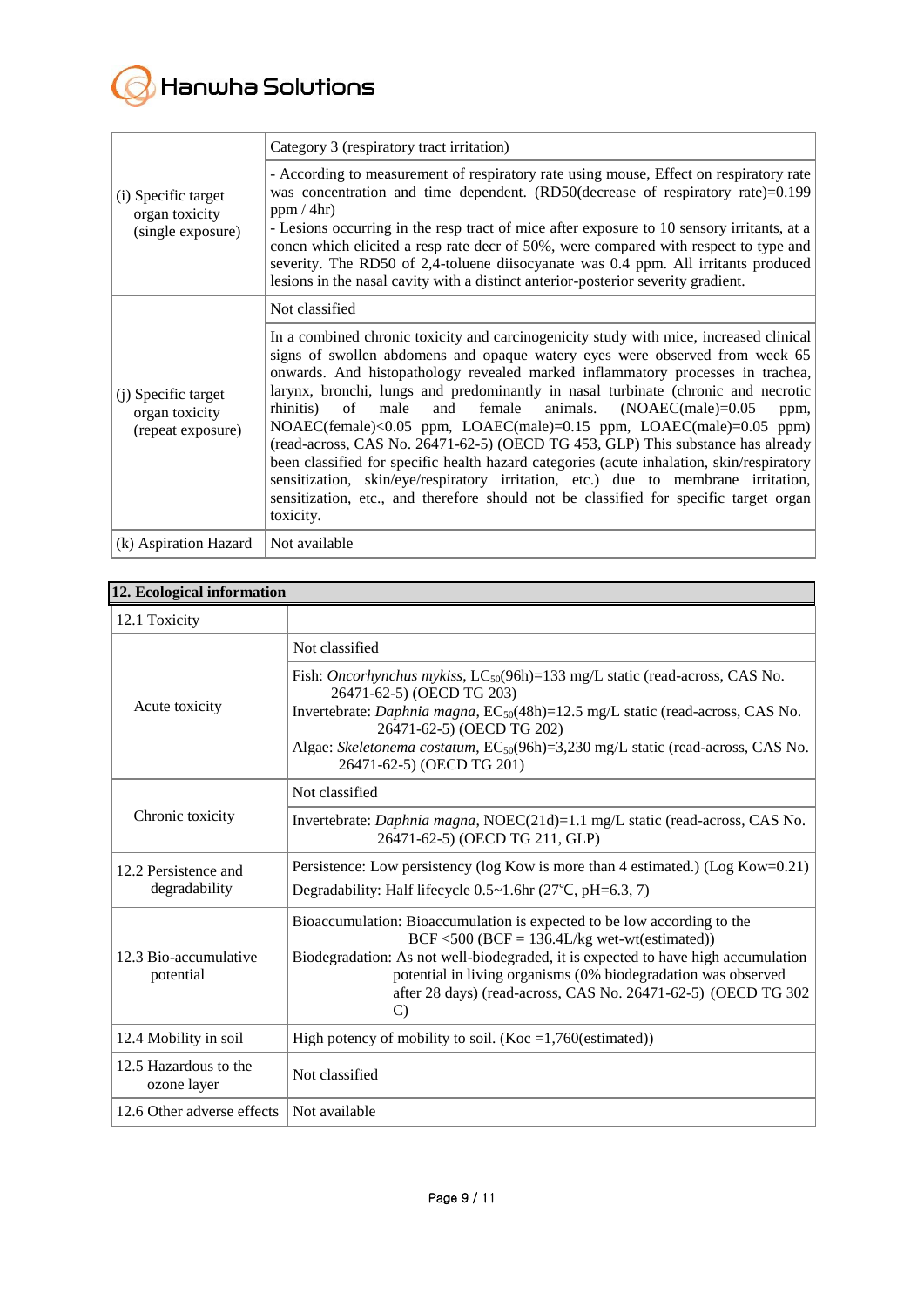

#### **13. Disposal considerations**

#### **13.1 Disposal method**

Waste must be disposed of in accordance with federal, state and local environmental control regulations.

#### **13.2 Disposal precaution**

Consider the required attentions in accordance with waste treatment management regulation.

#### **14. Transport information**

**14.1 UN No.:** 2078 **14.2 UN Proper shipping name:** TOLUENE DIISOCYANATE **14.3 Transport Hazard class**  ADR: 6.1 IMDG: 6.1 ICAO/IATA: 6.1 RID: 6.1 **14.4 Packing group:** II **14.5 Environmental hazards:** Not applicable **14.6 Transport in bulk (according to Annex II of MARPOL 73/78 and the IBC Code):** Regulated **14.7 Special precautions for user in case of fire:** F-A **in case of leakage:** S-A

#### **15. Regulatory information**

#### **15.1 Safety, health and environmental regulation/legislation specific for the substance or mixture USA Regulatory Information**

**TSCA (Toxic Substances Control Act)**: Section 8(b) inventory (Present) **Proposition 65**: Regulated **OSHA Regulation:** Not regulated **CERCLA Regulation:** 100lb final RQ, 45.4kg final RQ **SARA 311/312 Hazard classes**: Not regulated **SARA 302 Regulation:** Regulated **SARA 304 Regulation:** Not regulated **SARA 313 Regulation:** Regulated

**Foreign Regulatory Information Substance of Rotterdam Protocol:** Not regulated **Substance of Stockholm Protocol:** Not regulated **Substance of Montreal Protocol:** Not regulated

#### **Foreign Inventory Status**

- Korea management information: Existing Chemical Substance (KE-10929), Accident precaution chemicals Phase-in substance subject to registration (210),

Toxic Chemical (2010-1-611)

- European Inventory of Existing Commercial chemical Substances(EINECS) : Present (209-544-5)
- China management information: Inventory of Existing Chemical Substances (IECSC): Present (11920)
- -Japan management information: Existing and New Chemical Substances (ENCS): (3)-2214
- Canada management information: Domestic Substances List (DSL): Present
- Australia management information: Australia Inventory of Chemical Substances (AICS): Present
- New Zealand management information: New Zealand Inventory of Chemicals (NZIoC): HSNO Approval: HSR001552
- Philippines management information: Philippines Inventory of Chemicals and Chemical Substances (PICCS): Present